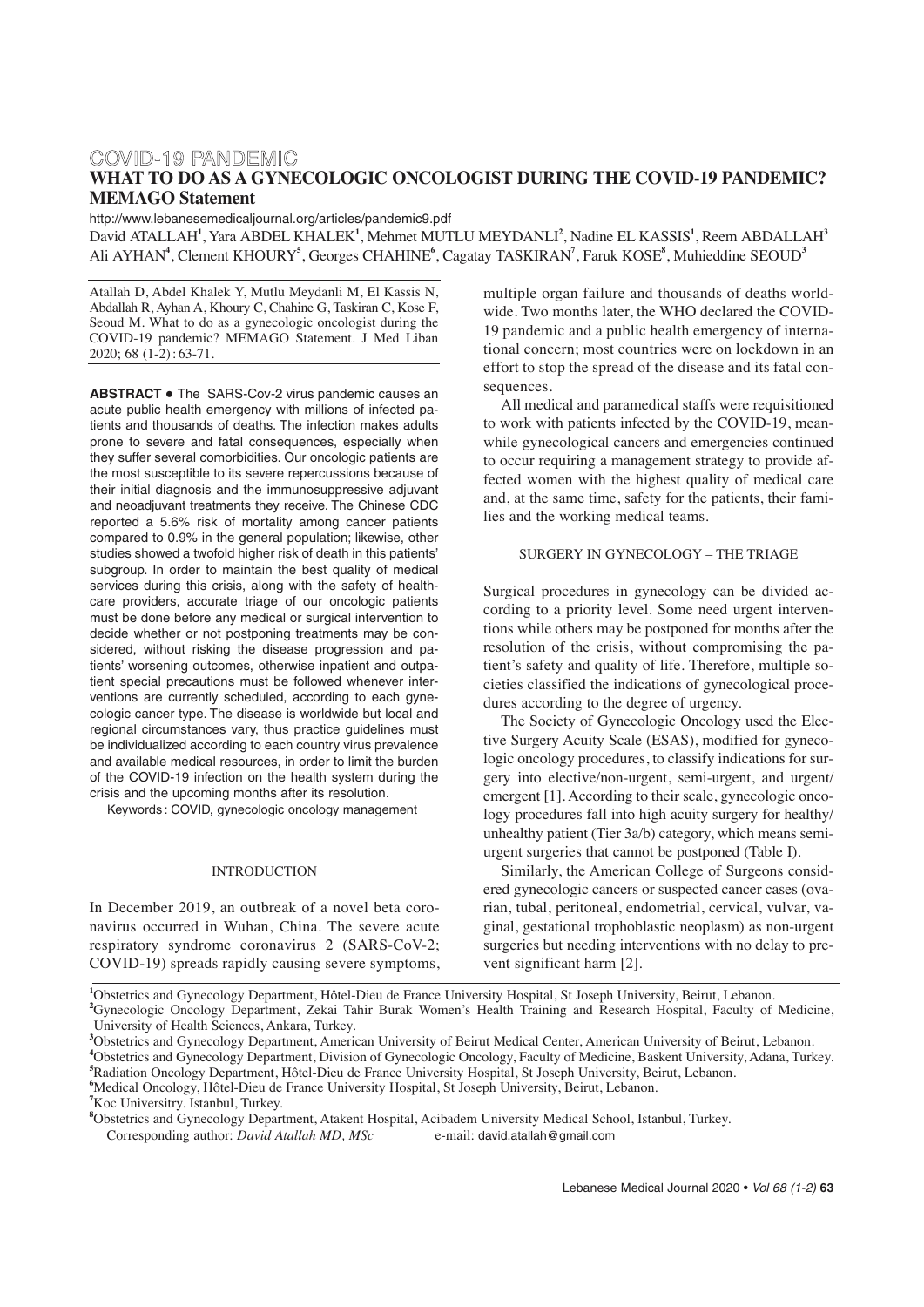| <b>TABLE I</b><br>MODIFIED ELECTIVE SURGERY ACUITY SCALE [1] FOR PATIENTS WITH CANCER IN THE ERA OF COVID-19 [1] |                                                                                                                                                            |                                                                 |                                                                                                                               |                                                           |  |
|------------------------------------------------------------------------------------------------------------------|------------------------------------------------------------------------------------------------------------------------------------------------------------|-----------------------------------------------------------------|-------------------------------------------------------------------------------------------------------------------------------|-----------------------------------------------------------|--|
| Tiers/<br><b>Description</b>                                                                                     | <b>Definition</b>                                                                                                                                          | Locations                                                       | <b>Examples</b>                                                                                                               | Action                                                    |  |
| 1a                                                                                                               | Low acuity surgery/healthy patient<br>Outpatient surgery<br>Not life threatening illness                                                                   | <b>ASC</b><br>Hospital with low/no<br>COVID-19 census           | Surgery for benign-appearing<br>ovarian cysts<br>Hysterectomy for menorrhagia<br>without anemia                               | Postpone surgery<br>or perform at ASC                     |  |
| 1 <sub>b</sub>                                                                                                   | Low acuity surgery/<br>unhealthy patient                                                                                                                   | <b>ASC</b><br>Hospital with low/<br>no COVID-19 census          |                                                                                                                               | Postpone surgery<br>or perform at ASC                     |  |
| 2a                                                                                                               | Intermediate acuity<br>surgery/healthy patient<br>Not life threatening but potential for<br>future morbidity and mortality<br>May require in-hospital stay | ASC in select cases<br>Hospital with low/<br>no COVID-19 census | Hysterectomy for<br>precancerous conditions<br>or low risk endometrial cancer                                                 | Postpone surgery<br>or consider ASC                       |  |
| 2 <sub>b</sub>                                                                                                   | Intermediate acuity surgery/<br>unhealthy patient                                                                                                          | ASC<br>Hospital with low/<br>no COVID-19 census                 |                                                                                                                               | Postpone surgery if<br>possible or consider<br><b>ASC</b> |  |
| 3a                                                                                                               | High acuity surgery/healthy patient<br>Potentially life threating or patient<br>is highly symptomatic<br>Requires in-hospital stay                         | Hospital                                                        | Surgery for most cancers<br>Resection of masses resulting<br>in significant end-organ damage<br>or quality of life impairment | Do not postpone                                           |  |
| 3 <sub>b</sub>                                                                                                   | High acuity surgery/<br>unhealthy patient                                                                                                                  | Hospital                                                        |                                                                                                                               | Do not postpone                                           |  |
| ASC: Ambulatory surgical center                                                                                  |                                                                                                                                                            |                                                                 |                                                                                                                               |                                                           |  |

#### SURGERY, ADJUVANT TREATMENT & MORTALITY IN COVID-19 INFECTED PATIENTS

In Wuhan, China, a multicenter retrospective study showed that all patients operated during the incubation period of the COVID-19 infection developed pneumonia shortly after surgery, and that 44.1% of them required ICU admission and 20.5% of them died [3].

The gynecologic oncology team must ensure that their patients are neither carriers nor infected with COVID-19, even if asymptomatic, prior to any surgery. Screening for COVID-19, if available, must be performed before any intervention, depending on local resources and priorities [4]. If the patient tests positive, surgery should be postponed, if possible, until recovery [4].

Furthermore, oncologic surgeries and any additional medical or radiotherapy treatments may result in immunosuppression and increase the patients'risk for infections. Studies show that, compared to the healthy population, patients are at a greater risk of acquiring the COVID-19 infection and developing severe complications. Until January 31, 1% of all the cases of COVID-19 in China had cancer, which is higher than the incidence of cancer in the general population (0.29%). These cancer patients were at higher risk of severe complications (39% vs. 8%, *p*value  $= 0.0003$ , especially those who received chemotherapy or underwent surgery in the prior month (75% vs. 43%) (Figure 1) [5]. Similarly, He et al. showed a statistically significant increased risk of severe complications in the COVID-19 infected patients with cancer, with a hazard ratio of 3.56 (Figure 2) [6].



**Figure 1** 

Severe events in patients without cancer, cancer survivors, and patients with cancer during the COVID-19 pandemic [5].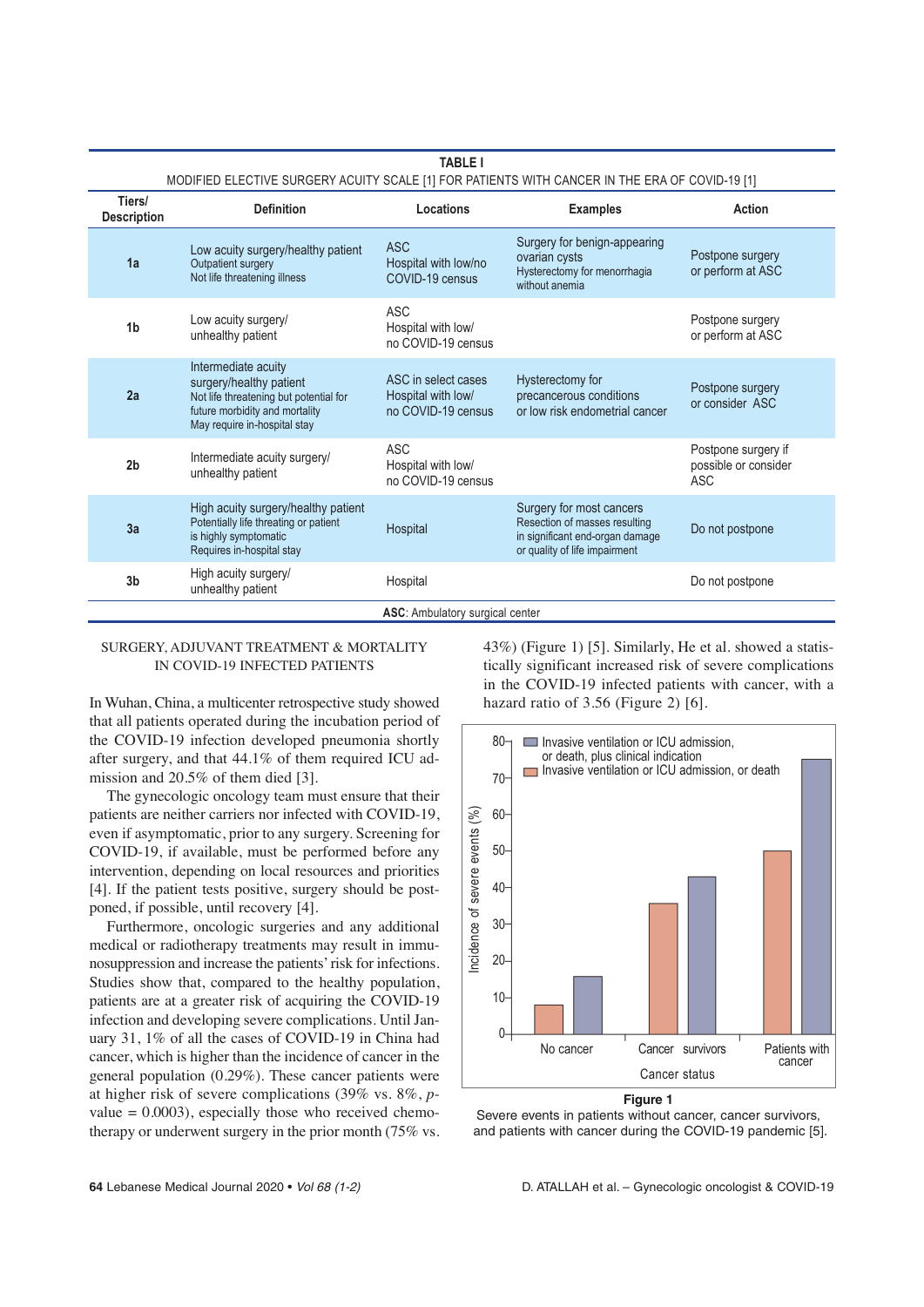

Probability of developing severe events for patients with and without cancer during the COVID-19 pandemic [5].

Another nationwide analysis in China showed an increased risk of intubation and death in patients with cancer who were infected with COVID-19 [7]. The Chinese Center for Disease Control reported a mortality rate of 5.6% among cancer patients compared with 0.9% in the rest of the population (Table II).

The problem is that the majority of these studies included a small number of patients. In an effort to precisely estimate the risk of death in cancer patients undergoing treatment and infected with COVID-19, data from the Chinese Center for Disease Control, the Italian public health authorities and the Diamond Princess cruise ship were combined, analyzed and compared to previous viral respiratory pandemics [7-8]. COVID-19 infection was associated with a twofold higher risk of death. However, it was not clear whether this higher risk was due to the cancer itself or increased with chemotherapy. Further, the risk of death in these patients was  $> 5\%$  (Table II),

| <b>TABLE II</b>                                          |                        |           |  |  |  |
|----------------------------------------------------------|------------------------|-----------|--|--|--|
| DEATH RATE OF PATIENTS WITH COVID-19 INFECTION ACCORDING |                        |           |  |  |  |
| TO PRE-EXISTING CONDITIONS. DATA FROM THE CHINESE CENTER |                        |           |  |  |  |
| FOR DISEASE CONTROL AND PREVENTION 2020                  |                        |           |  |  |  |
| <b>Pre-existing Condition</b>                            | <b>Death Rate</b>      |           |  |  |  |
|                                                          | <b>Confirmed cases</b> | All cases |  |  |  |
| Cardiovascular disease                                   | 13.2%                  | 10.5%     |  |  |  |
| <b>Diabetes</b>                                          | 9.2%                   | 7.3%      |  |  |  |
| Chronic respiratory disease                              | 8.0%                   | 6.3%      |  |  |  |
| Hypertension                                             | 8.4%                   | 6.0%      |  |  |  |

Cancer 7.6% 5.6%

which may be higher than the most benefits of adjuvant treatment [7]. Therefore, any benefit from gynecological, surgical or medical treatment during this pandemic, must be appropriately balanced against any increase in the risk of complications and death.

In the oncology patients the risk factors of greater vulnerability include [9]:

- $-$  Age  $\geq$  65 years old.
- Significant comorbidity (cardiovascular disease, pulmonary disease, diabetes mellitus).
- Eastern Cooperative Oncology Group (ECOG) performance status  $\geq 2$ .
- Cytotoxic chemotherapy.

### OUTPATIENT VISITS

The following precautions are recommended in relation to outpatients visits of gynecologic cancer patients.

- i. Screen patients for symptoms of COVID-19 by phone one day prior to the visit. Repeat at check-in (symptoms  $\pm$  temperature) [9].
- ii. Restrict visits to new diagnosed cancer patients, or those presenting acute symptoms and recurrent/active disease [9,10].
- iii. Restrict accompanying visitors (one visitor can be allowed if necessary, for physical /psychological patients limitations, providing that this person is not suspected of being infected) [9,10].
- iv. Limit the number of healthcare providers in the room to minimize the risk of exposure (physician, resident, nurse) [10].
- v. Schedule the appointments to minimize the number of patients in the waiting area, to encourage physical distancing [9].
- vi. Postpone routine visits, and schedule telemedicine appointments for postoperative visits, if feasible [9,10].
- vii. Educate patients on symproms of COVID-19 infection and on the best practices to limit its transmission (hand washing, social distancing).

# INPATIENT MANAGEMENT

When indicated, perform cancer surgeries only in centers free of COVID-19, if feasible, to limit the risk of complications for both patients and medical staff.

During inpatient interventions, for safety reasons, some practices must be encouraged:

> i. Avoid surgeries with prolonged operative time, associated with major intraoperative and postoperative complications, risks of blood loss

D. ATALLAH et al. – Gynecologic oncologist & COVID-19 Lebanese Medical Journal 2020 • Vol 68 (1-2) **65**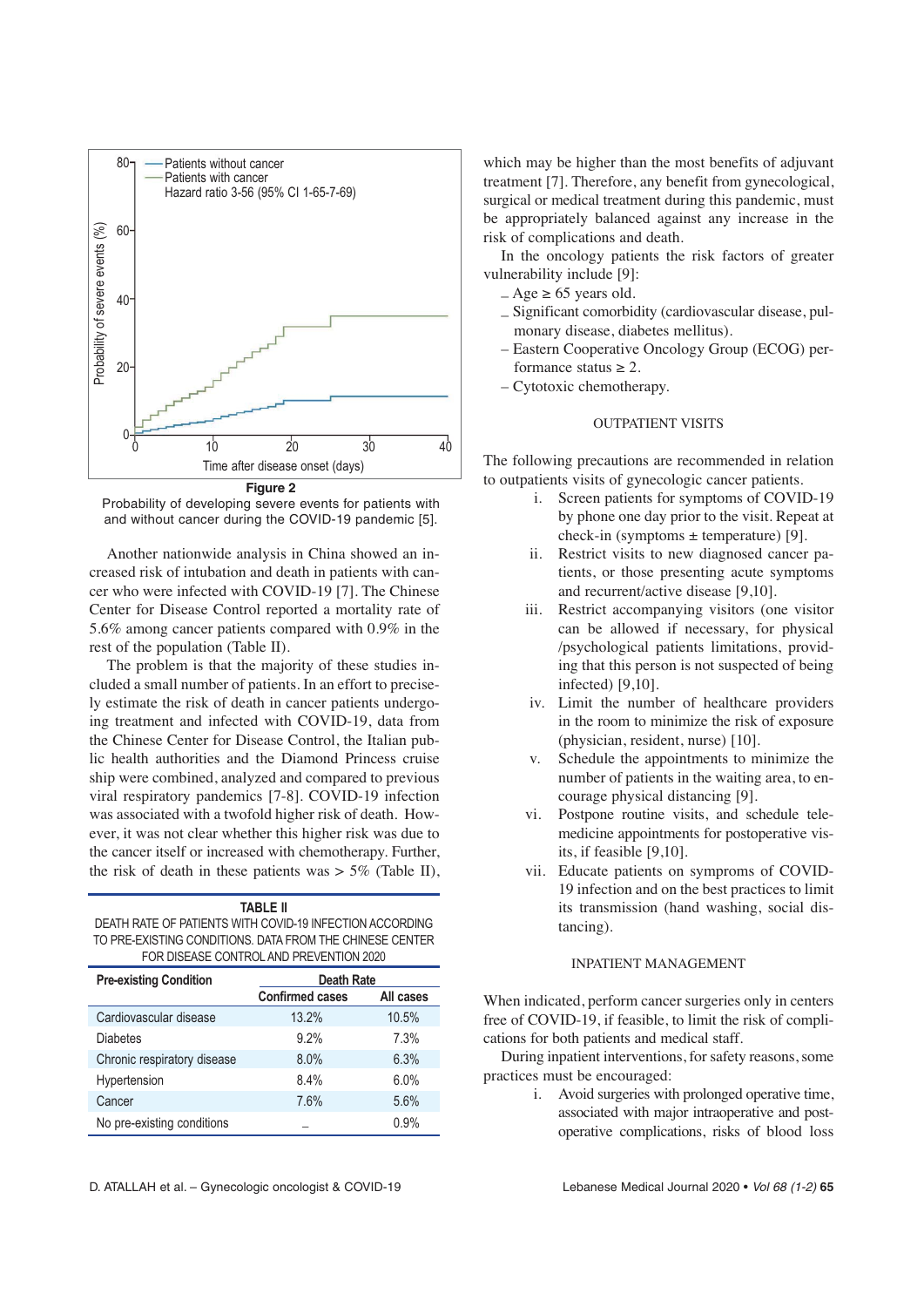and admission to intensive care units.

- ii. Reduce hospital stay.
- iii. Minimize the number of healthcare providers working with each patient [9].
- iv. Opt for minimally invasive techniques. However, laparoscopic surgery may put medical staff at risk of aerosol exposure. Till now, no data confirmed the presence of COVID-19 in the surgical smoke, but like HPV and HIV, the novel coronavirus particles may be present in the body cavity thus disseminated through  $CO<sub>2</sub>$  release during laparoscopy [4]. Open surgeries should be promoted, otherwise use laparoscopy with caution to minimize gas dispersal during interventions (insertion and removal of ports, instruments, specimen, abdominal deflation) [4].
- v. Avoid inpatient chemotherapy [9].

These guidelines may be followed, according to each hospital local resources and the presence of COVID-19 specialized centers.

In hospitals, as well as the lack of masks, gloves, hand sanitizers, ventilators and available beds, the healthcare staff is facing during this pandemic a shortage of blood supplies. Many blood donation centers are closed, donors are either sick or following social distancing measures, and most blood components have short expiration time, thus obtaining blood supply for transfusions during this crisis has become a real challenge [11]. One example is from New York City, where blood centers reported a 75% decrease in the number of donors [12].

Currently, the postponement of elective surgical interventions may reduce the need of blood products, but the possible progression of untreated cases may result in additional needs for transfusions during the upcoming period [11].

Although it is confirmed that the COVID-19 transmission occurs via respiratory droplets, more studies are needed to rule out its possible transmission via blood components [11].

Therefore, other strategies are crucial to optimize our patients'own blood supply. They can be classified into preoperative, intraoperative and postoperative practices:

### **[a.] Preoperative practices**

On March 2020, both the WHO and the European Center for Disease Prevention and Control strongly recommended the implementation of "Patient Blood Management" measures to guaranty an effective treatment of all patients [11]. Meanwhile, for patients scheduled for delayed interventions, practices that must be undertaken are:

i. Early diagnosis and treatment of anemia:

Anemia is a contraindication for elective surgery [13], especially during the current crisis. A large meta-analysis by Fowler et al. including almost one million patients showed that preoperative anemia is associated with higher probability of mortality  $(OR = 2.9,$  $p \le 0.001$  [14], infections (OR = 1.93,  $p = 0.01$  [14], kidney injuries (OR = 3.75,  $p < 0.001$ ) [14], needs for transfusion (OR = 5.04, p < 0.001) [14], and 22% of longer hospital stays (11 vs. 9 days,  $p = 0.0001$ ) [15]. Iron deficiency is the major cause of anemia, thus oral or intravenous supplementation is essential while waiting for the planned delayed surgery. Other anemia related deficiencies must also be addressed via folate or vitamin B12 supplementation while chemotherapy induced bone marrow suppression can be treated via erythropoiesis stimulating agents administration [11,13].

ii. Early diagnosis and management of coagulopathy: When available, perform coagulation and platelet function testing to adequately diagnose coagulation disorders, and treat via administration of clotting factors and antifibrinolytic agents that may prevent the need of plasma and platelets transfusion [11,13].

### **[b.] Intraoperative practices**

- i. Meticulous surgical techniques and hemostasis [13].
- ii. Cell salvage techniques [11,13].
- iii. Antifibrinolytic agents [11,13].
- iv. Topical hemostatic agents [11,13].
- v. Local vasoconstrictive agents [11,13].
- vi. Acute normovolemic hemodilution [11,13].

### **[c.] Postoperative practices**

- i. Rapid surgical intervention or embolization when interventional radiology is available to address postoperative bleedings [11].
- ii. Prophylaxis of upper GI hemorrhage [13].

The accurate management of anemia leads to lower transfusion rates, fewer hospital acquired infections, reduced hospital stays thus better clinical outcomes [11].

Below, we list the management of each gynecological cancer separately.

### *Specific types of gynecological cancers*

- a. Pre-invasive cervical neoplasia:
	- The American Society of Colposcopy and Cervical Pathology (ASCCP) divided pre-invasive disease into low grade and high grade according to screening tests. The diagnostic evaluations of low-grade disease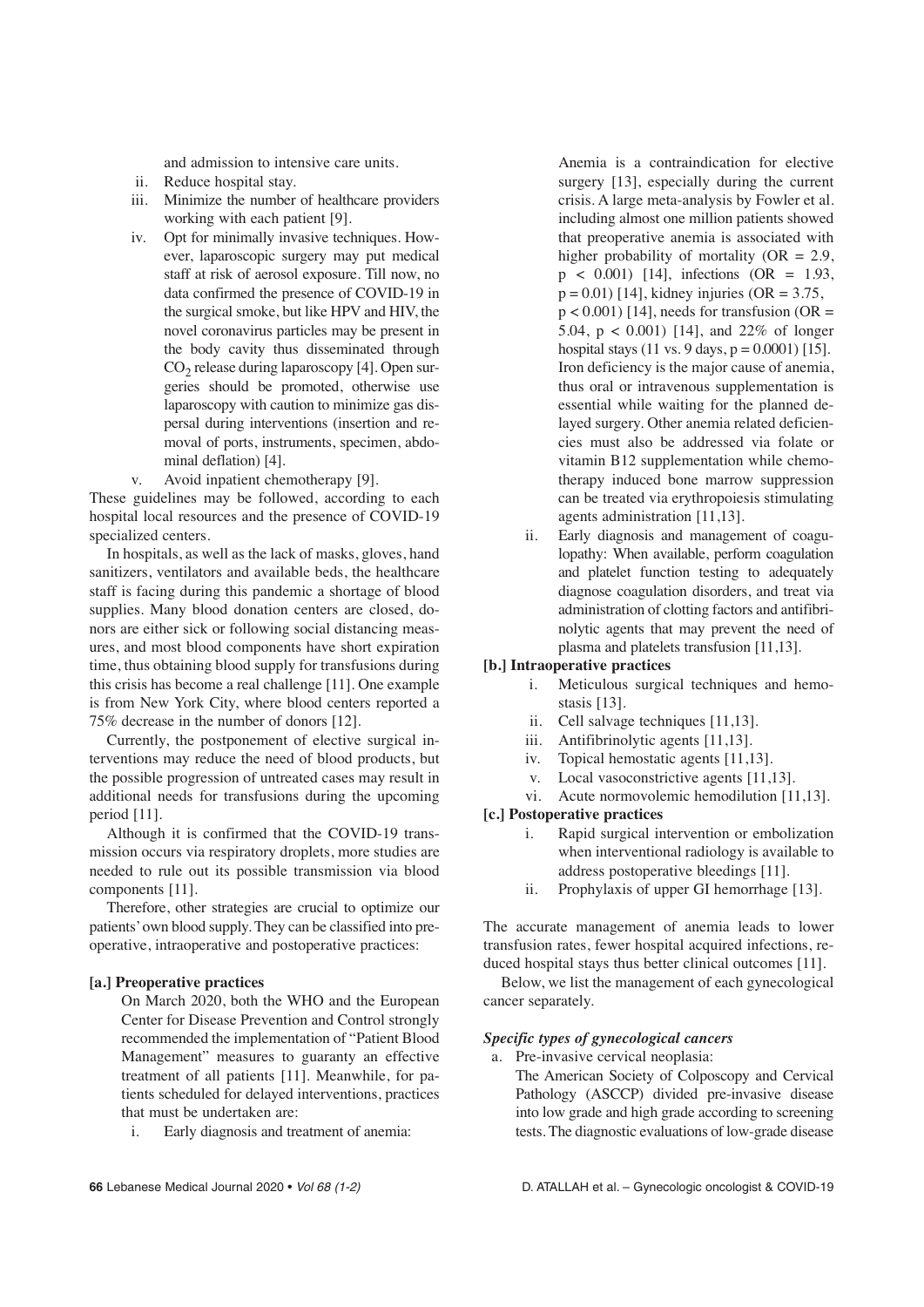

**Figure 3.** Hazard ratios for mortality of low grade endometrial cancer. Dashed lines indicated 95% confidence interval. (Unadjusted/adjusted for patient's age, race, insurance status, stage, ...) [17].

can be postponed for 6-12 months, while it should be scheduled within 3 months for high grade lesions [9,10]. Patients with AIS should be individualized.

b. Early-stage cervical cancer:

Surgical intervention is recommended whenever feasible. In hospitals where oncologic surgeries are suspended, consider postponing localized disease for 6-8 weeks. Low risk/microscopic disease (< 2 cm, low grade) can benefit from conization or simple trachelectomy  $\pm$  sentinel lymph nodes, while prolonged procedures associated with intra- and postoperative complications should be postponed [10]. Consider neoadjuvant treatment for gross visible tumors.

c. Locally advanced cervical cancer:

According to the American Brachytherapy Society, treatment should be offered with no delay for asymptomatic patients (COVID-19 negative).

- i. Patients with stages IB3, IIB-IVA should receive the standard treatment with concurrent chemotherapy and radiotherapy [16].
- ii. Patients with stage IVB: For the first line and/or for the first recurrence after more than one year from primary treatment, use cisplatin/paclitaxel + bevacizumab (if there is a contraindication for the use of cisplatin, it can be replaced with carboplatin or use GOG 240 protocol of paclitaxel, topotecan and bevacizumab) [16].
- iii. Consider hypofractionation of the radiotherapy sessions (increase dose, reduce number of fractions) and weekly telemedicine appointments to minimize the patient's visits to the hospital [10].
- iv. Radiotherapy for symptomatic localized recurrence or inoperable asymptomatic recurrence [16].

## *Endometrial cancer*

- a. Low-risk endometrial cancer:
	- i. Low grade cancers are usually cured by surgery. This subtype of endometrial cancer is the most sensitive to delay [17]. One large study on the relation between surgical timing and survival outcomes was published in 2017. Low grade and high grade endometrial cancers cases from 2003 to 2012 recorded in the American National Cancer Database were collected.

The results showed that 5-years survival rates are higher when surgery for low grade endometrial cancer is performed between week 3 and week 8 after the diagnosis, after that mortality rates are significantly higher (Figure 3) [17]. Thus, surgery must be the first line therapy for low grade endometrial cancers, whenever possible, according to local resources and the virus prevalence.

- ii. Consider conservative management (systemic/ intrauterine hormonal therapy) in patient with atypical hyperplasia or grade 1 endometrial disease [8-10], when surgery is not feasible.
- b. High-risk endometrial cancer:

Consider simple hysterectomy + bilateral salpingooophorectomy ± sentinel lymph nodes if feasible in grade 2/3 or high risk histology disease [10]. Consider brachytherapy in intermediate-high risk disease [18].

- c. Advanced endometrial cancer:
	- Consider systemic treatment after tissue biopsy [10]. Consider radiotherapy for isolated vaginal relapse (curative) or asymptomatic pelvic recurrence [18].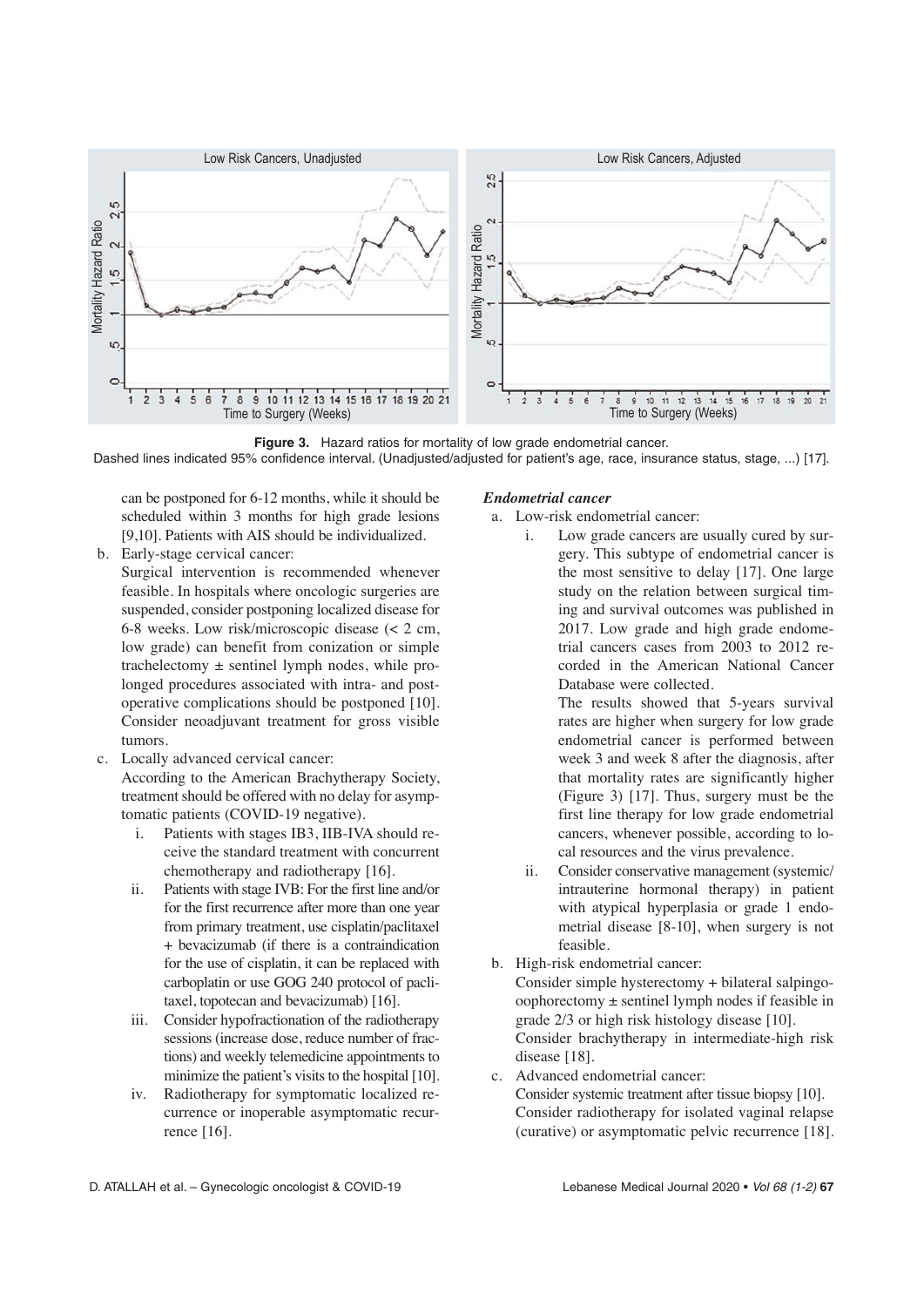### *Ovarian cancer*

- a. Suspected early ovarian cancer:
- Consider risk factors (age, family history, genetic predisposition), physical examination and radiological and biological tests to determine the risk of malignancy and the benefits of direct intervention [10]. In early stage disease, in women with low or moderate risk factors (premenopause), it is safer to postpone the surgery [8].
- b. Advanced ovarian cancer:
	- i. Consider neoadjuvant treatment after obtaining tissue biopsy [10].
	- ii. Use carboplatin/paclitaxel every 3-4 weeks for 4-6 cycles (4-5 cycles if response before adding PARP inhibitor  $\pm$  early discontinuation of paclitaxel if toxicity) [19]. Consider adding bevacizumab if there is significant ascites and or no response to treatment.
	- iii. Consider GCS to prevent leucopenia and limit dexamethasone to prevent immunosuppression [19].
- c. Patients undergoing neoadjuvant chemotherapy:
	- i. If feasible, consider administration of four to six cycles of chemotherapy, rather than three, before proceeding to cytoreductive surgery [8,10].
	- ii. Consider chemotherapy agents and doses that have minimal complications (lymphopenia/ neutropenia) in order to limit the need of hospitalization [9]
- d. Patients who have completed up-front platinumbased chemotherapy: Consider stopping treatment; however, continue moni-

toring toxicity via telemedicine if available [10].

e. Patients who progress on current treatment: Consider additional chemotherapy if potential benefits are expected [10].

#### *Vulvar cancer*

The main symptom of vulvar cancers is pain. Perform resection, if possible, because it is the most successful method to relief the pain. Consider surgery under local anesthesia if feasible. Remove sentinel lymph nodes but postpone groin lymphadenectomy until the end of the crisis [8].

### PSYCHOLOGICAL IMPACT OF TREATMENT DELAY

Any delay in the treatment of a patient with cancer can result in significant anxiety and depression. Both the patient and her physician may be concerned about disease progression resulting in a worse prognosis. However, data show that, in most cancers, a 3 to 8 weeks delay is acceptable [1].

If a delay in the treatment is chosen, consider reevaluation every 2 to 4 weeks to avoid disease progression and a worse outcome [1].

### FOLLOW-UP

Complications are common following cancer surgery and treatment, and these may require urgent attention (such as examination, blood tests, imaging) and urgent interventions [16,18,19]. These complications include, but are not limited to:

- Bowel perforation, peritonitis
- Fistulization
- Anastomotic leak
- Intestinal or urinary obstruction
- Pelvic bleeding
- Pulmonary embolism
- Abscess.

# INFORMED CONSENT

Even in this critical situation, the clinician should discuss with the patient all the available treatment modalities (surgery/medical treatment – immediate/delayed procedure) and the resulting risks and benefits of each intervention or the delay of such intervention. A shared decision should be taken based on different factors: the local resources, the local prevalence of COVID-19, the patient's performance status and comorbidities, the cancer characteristics and stage and the possible adverse outcomes that may result from any delay in the treatment [1]. As usual, a detailed informed consent should be signed before any intervention, with particular reference to the status of the COVID-19 infection in the community.

### ACADEMIC ACTIVITIES AND STUDIES

In order to maintain the best quality of medical services, transparent communication should be encouraged to benefit from other institutions experiences in this outbreak. Academic activities must be maintained, such as morning meetings, journal clubs, tumor boards and multidisciplinary conferences, via web-based systems [6,10].

As for clinical trials, only those with curative intents or life prolonging opportunities must remain active [10]. All other trials may expose patients and health care providers to unnecessary risks, thus must be closed until the end of the crisis. If toxicity evaluation visits are needed, consider doing them via telemedicine. However, patients who test positive for COVID-19 must be removed from the study and referred for appropriate treatment by their physicians [10].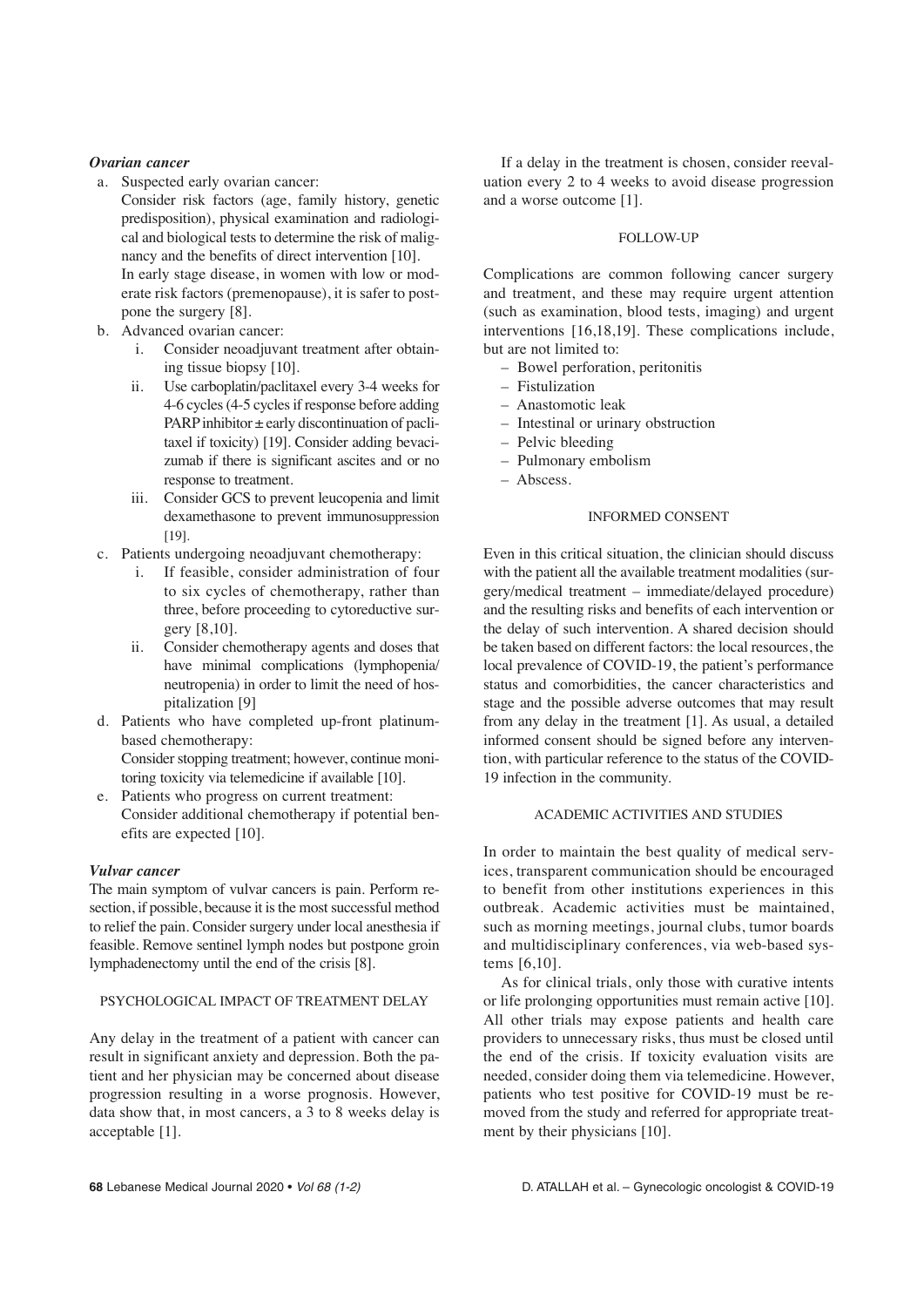

**Figure 4.** All cancers, crude incidence rates/100000, females, Lebanon, 2005-2015 [21]

### COVID-19 BURDEN ON HEALTH CARE SYSTEMS

COVID-19 infection has caused a heavy burden on health systems all over the world, and it is expected that these repercussions will continue months after the resolution of the immediate crisis.

Due to the limited resources and the high risks of contamination, health care providers are mainly focusing on COVID-19 patients, postponing all other clinical practices.

Delaying proper management, especially of cancer patients may lead to disease progression and possible worse survival outcomes [6].

Moreover, stopping screening activities such as mammography, pap smear, colonoscopies, etc., may lead to increase morbidity and mortality. That is why scheduled appointments should be maintained whenever feasible and safe for both patients and health practitioners, otherwise they should be timely rescheduled after the resolution of the immediate crisis [6].

However, diverting all follow-up and screening visits until the end of the pandemic will lead to excessive accumulation of visits, which will result in a greater

burden on an already overstretched health care system [6]. This is the distraction effect of COVID-19 and we should fear its menaces for the coming months [6].

### LOCAL PREVALENCE AND RESOURCES

On the  $8<sup>th</sup>$  of December 2019, the first case of COVID-19 infection was identified in Wuhan, China. Rapidly the virus spread worldwide with 9,551,507 cases and 485,423 deaths on June 25 [20].

In Lebanon, until April 20, we registered 677 cases of COVID-19 infected patients and 21 deaths, an incidence considered excessively low compared to other countries [20].

Furthermore, the local prevalence of cancer is particular to each population.

According to the NCR data 2015, the incidence rate of cancers among Lebanese females is 0.23% [21], and over a period of 10 years, the graph showed an increase in the incidence (Figure 4).

In 2015 and among 100000 cancer patients, the distribution varied according to cancer types.



**Figure 5.** Cervical cancer, crude incidence rates/100000, Lebanon, 2005-2015 [21]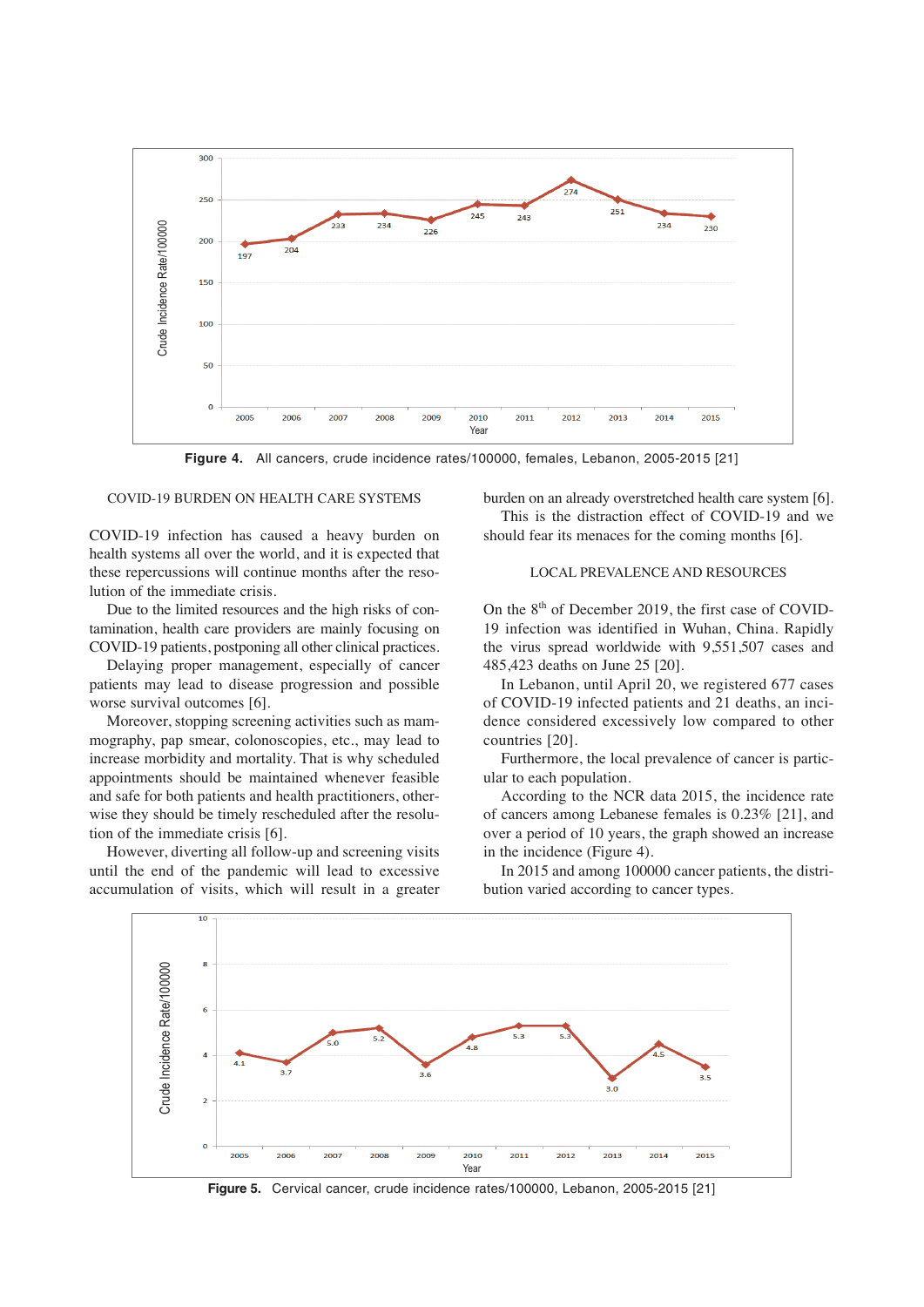### **Cervical cancer**

Below we list the numbers between some gynecologic cancers:

- Cervix: 3.5 (Figure 5)
- Ovaries: 7.6 (Figure 6)
- Endometrium: 7.9 (Figure 7)
- Breast: 84 (Figure 8)

Over a period of elven years, a recent Lebanese epidemiologic analysis showed that breast cancer account nowadays for 20% of all cancer types, an



**Figure 6.** Ovarian cancer, crude incidence rates/100000, Lebanon, 2005-2015 [21]







**Figure 8.** Breast cancer, crude incidence rates/100000, Lebanon, 2005-2015 [21]